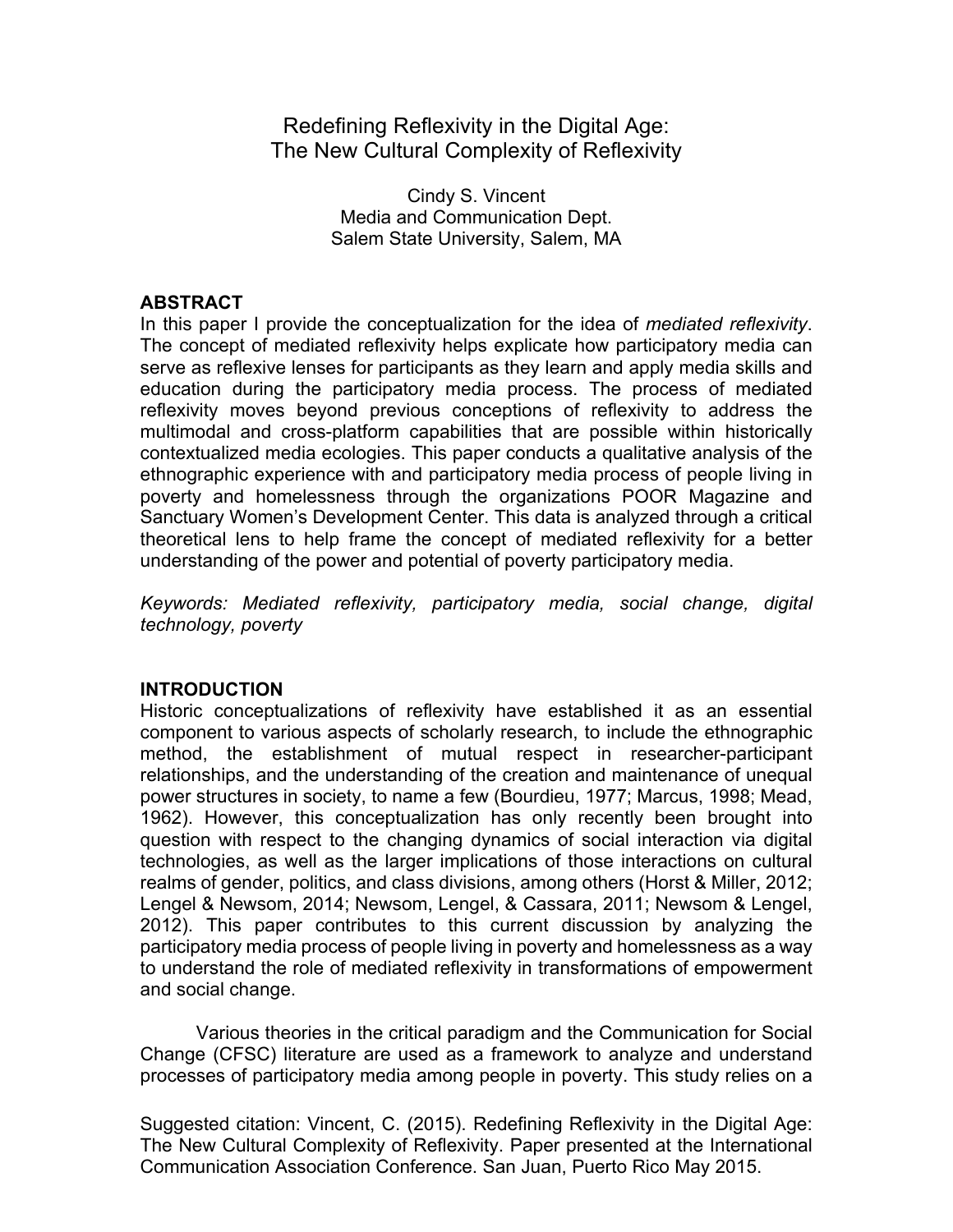critical approach to issues of power and empowerment, dialogue and critical consciousness, voice, and agency and civic engagement. These theories and conceptualizations structure the analysis for this study to better understand how individuals in poverty engage with participatory media and create social change. In addition to critical theories, literature from the CFSC field also provides a framework with which to analyze and understand the transformative potential of participatory media. According to Gumucio-Dagron and Tufte (2006), CFSC scholars are interested in communication processes reliant on horizontal communication and dialogue that bring people and communities together. CFSC research focuses on the communication process itself, identifying the ways in which agency, empowerment, and voice play key roles in processes of social change (Gumucio-Dagron, 2009).

Based on alternative media scholarship, this study defines participatory media as a communication approach that uses horizontal communication and a reflexive dialogic process for the encouragement of interlocutors to enact their sense of personal agency (Atton, 2002; Beltrán, 1980; Downing, 2001; Gumucio-Dagron & Tufte, 2006; Rodríguez, 2001; White, 2003c). Participatory media are a type of alternative media in which individuals are encouraged to create their own communication channels to speak against larger cultural, political, and economic structures with the intent of creating social change. Participatory media producers engage in a transformative process that empowers them to actualize their capabilities as agents of change. The transformative process consists of raising their critical consciousness via reflexive dialogues that ask media producers to analyze their positions in poverty in relation to larger structural forces. This transformation helps individuals in poverty identify opportunities to speak back to and act against structural systems in order to alleviate their conditions of poverty.

To understand such transformative processes, this study argues that for people in poverty, awareness of their role in changing their condition of poverty is raised through 1) critical consciousness and 2) reflexivity. Although people in poverty are aware of their experience and their conditions of marginalization, they may not be aware of the larger structural forces that keep them in poverty, their role in shaping their experience in poverty, and how to alter their conditions of poverty. As they become critically aware of each of these elements they become more engaged as agents of change in their own lives and communities. Critical consciousness consists of this awareness and can be reached through a dialogic approach dependent on reflection and action (Freire, 1970). In addition, reflexivity asks the individual to engage in a process of reflection of how they can affect and are affected by their situation of poverty (Archer, 2010). In this study I propose the concept of *mediated reflexivity* as a term to explicate the role of reflexivity in the emergence of empowerment and agency from participants' engagement in processes of voice, dialogue, and critical consciousness during the participatory media process. I argue digital reflexivity occurs in conjunction with and helps excel the transformative potential of participatory media.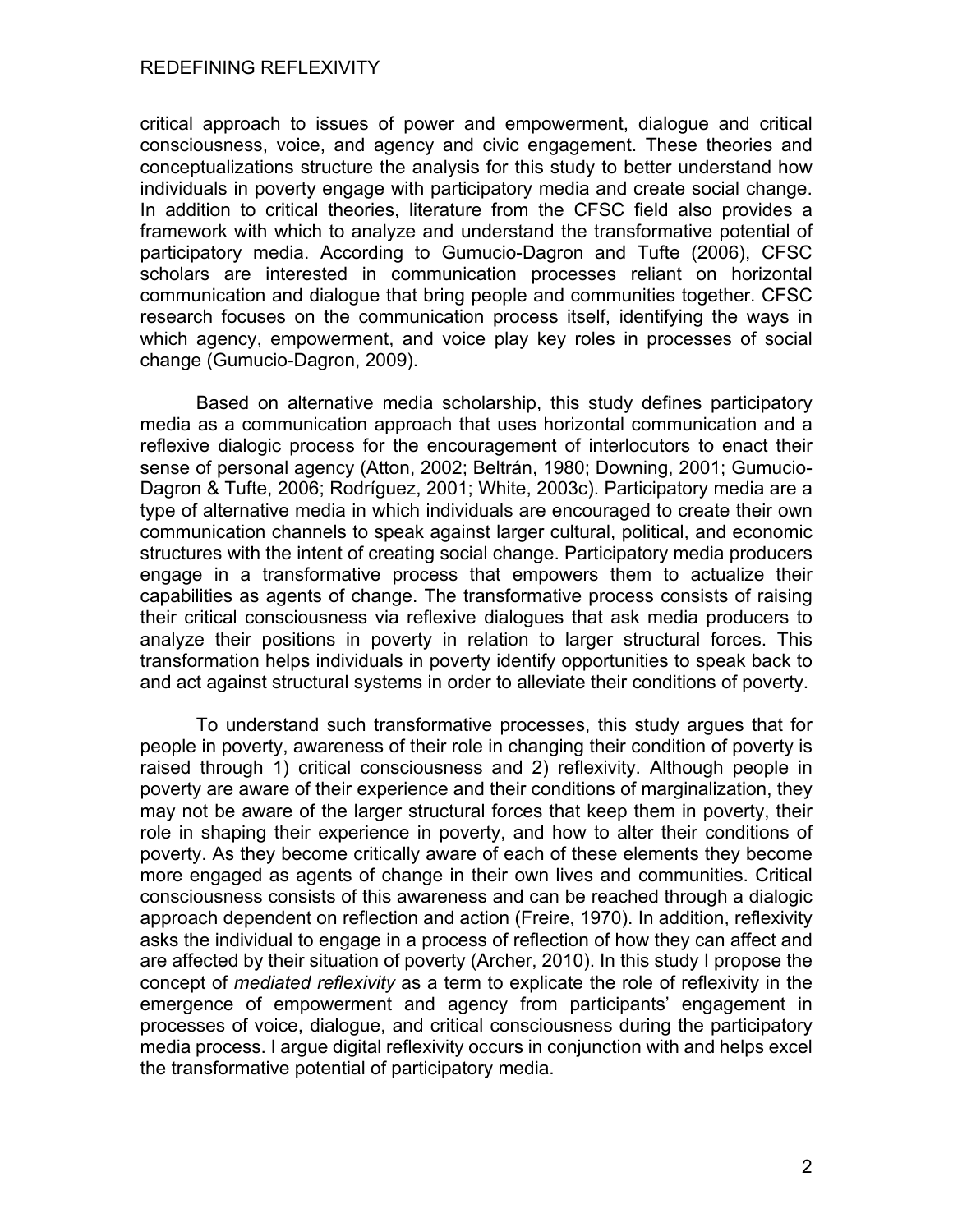In this study I analyze the relationship between participatory media and voice, dialogue, critical consciousness, empowerment, and agency at two ethnographic case studies, POOR Magazine and Sanctuary Women's Development Center. In addition, I also use participatory media as process and a comparative media analysis to support my ethnographic findings. This paper conducts a qualitative analysis of the ethnographic experience with and participatory media process of people living in poverty and homelessness through the organizations POOR Magazine and Sanctuary Women's Development Center. This data is analyzed through a critical theoretical lens to help frame the concept of mediated reflexivity for a better understanding of the power and potential of poverty participatory media. The first section of this paper will discuss the historical conceptualization of reflexivity in various social science fields as well as contemporary discussions that attempt to move the concept further with respect to its role in technological, mediated environments. The second section provides a detailed description of the methods used for this study. The third section discusses the conceptual parameters of mediated reflexivity as well as the analytical support for this concept from the data collected. This paper ends with a conclusion and implications for this study.

## **Reflexivity: Past, Present, Future**

To develop the proper scholarly context with which to place this conceptualization, one must first draw upon the vast and rich history of reflexivity, as espoused by varying social science fields. One of the original conceptualizations of reflexivity stems from Peirce's work (Peirce & Peirce Edition Project, 2000), which addresses the introspective process and inner reflection, and the judgment that results from that process that leads to external actions. Mead elaborated on this conception and defined reflexivity as "the turning back of the experience of the individual upon [herself]" (Mead, 1934/1962, p. 134). Since these initial connections between the internal thought process and external actions, many scholars have strengthened the conceptualization and incorporation of reflexivity into their research.

According to Archer (2010), reflexivity is "the process through which reasons become causes of the courses of action adopted by social subjects. Their subjective internal deliberations–internal conversations–are responsible for mediating the conditional influence of objective structural and cultural factors upon social action" (p. 5). This definition addresses several key elements of reflexivity this study focuses on: internal deliberations, mediation, and action. Archer goes on to articulate,

Reflexive deliberation accounts for subjects' evaluations of their situations in the light of their personal concerns, and their re-evaluation of their projects in the light of their situations… by reflexively defining their doings, subjects are ultimately responsible for shaping and reshaping the social order–while simultaneously being shaped by it, as persons, agents and actors. (Archer, 2010, p. 8)

In this conception we see the ability for individuals engaged in the reflexive process to analyze their actions, the impact of those actions, and then determine a new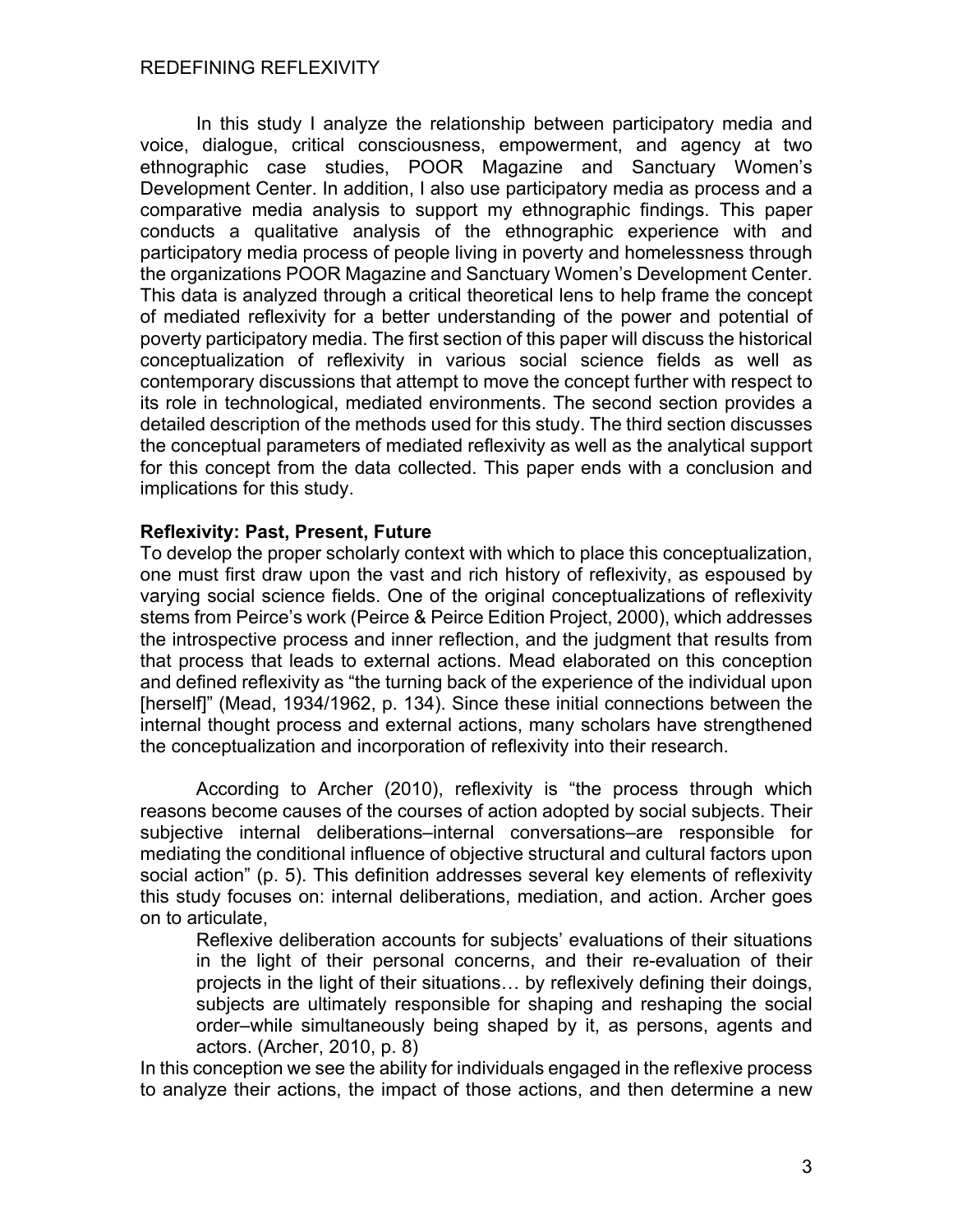course of action in response. For individuals engaged in the media production process we can see this through the media they create and the dialogues they begin to shape and bring forth. Additionally, Bourdieu (1977) sees the possibility for the reflexive process to enable agents to be involved in a restructuration and reconfiguration of the embedded social norms and predispositions of habitus<sup>1</sup>. By reflexively analyzing the field in which they inhabit, agents are able to identify the social norms and predispositions of habitus that structure their situation and inculcation. This reflexive restructuration consequently impacts the ways in which individuals enact their agency and engage with their social environments.

Feminist scholarship has also embraced reflexivity as "a performed politics and the means of overcoming the gendered character of supposedly value-free objectivist discourse" (Marcus, 1998, p. 193). In feminist writings, reflexivity yields legitimacy and value as it stems from the experiential knowledge and shared discourse of marginalized groups. In this approach, reflexivity "manifests itself either as a doctrinal kind of identity politics or as an ambitious and comprehensive means of re-envisioning the frameworks and practice of ethnographic research and writing" (Marcus, 1998, p. 194). In this form of reflexivity, feminists encourage the practice of "positioning", which asks individuals to critically analyze the partiality of knowledge (of which all knowledge without response is therefore partial) and the "situatedness" or context of that knowledge's construction (Haraway, 1988). This perspective of reflexivity is used in this study as a way to better understand the internal processes and external actions of marginalized groups in media production.

Reflexivity has influenced theoretical and methodological approaches to better understand the roles, responsibilities, and capacities of agents to alter the world around them, to include researcher's impacting the research site around them. For example, practice theory focuses on the capacity for actors to make, unmake, and remake their social world through reflexive practices that counterbalance hegemonic forces (Ortner, 2006). Coupled with an ethnographic approach, this aspect of practice theory yields itself to rendering latent reflexive processes used in participatory media production and their underlying political meanings. According to Whittington, agents "are potentially reflexive enough, and their social systems open and plural enough, to free their activity from mindless reproduction of initial conditions (Giddens, 1984, 1991)" (Whittington, 2006, p. 615). In this sense, we see the potential for the unmaking and remaking of social worlds through what critical scholars would call agency and critical consciousness, or in other words, practice.

Practice theory's approach to ethnography advocates researchers to take research participants and "their doings as the reference point for understanding a

<sup>1</sup> Bourdieu (1977) defines habitus as the predispositions individuals have that stem from the inculcation of social and cultural norms and values within a specific context.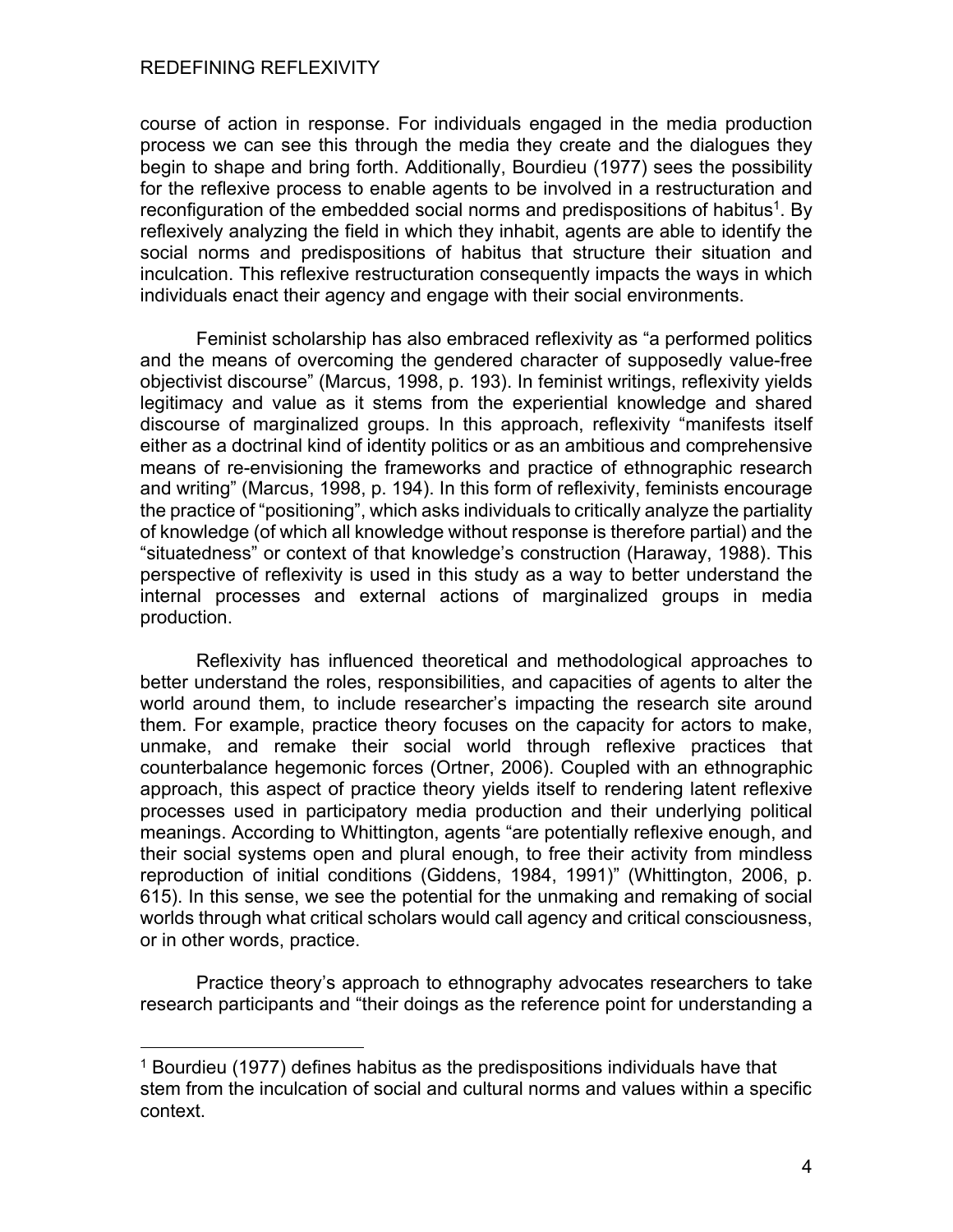particular unfolding of events, and/or for understanding the processes involved in the reproduction or change of some set of structural features" (Ortner, 1984, p. 149). In addition, practice theorists (specifically Bourdieu [1993]) argue for reflexivity within the methodological approach where researchers analyze their relationships with participants to encourage researchers to avoid privileging their position and knowledge over research participants. According to Vandenberg and Hall, "building on reflexivity enables critical ethnographers to acknowledge biases and give participants the opportunity to critique researcher views" (2011, p. 29). When reflexivity informs the entire research process, researchers are able to reach a deeper understanding by continuously questioning presuppositions and power relations.

Media ethnographers have made substantial progress in updating theories and approaches to the role and function of reflexivity in mediated communication, which inherently is tied to the complexities of order, space, and agency (Couldry, 2003). These complexities force the ethnographer to re-conceptualize how traditional ethnographies must be conducted in mediated, displaced, and fragmented research sites. Marcus (1998, 1999a, 1999b) created a compelling reimagining of this through his multi-sited approach. Within this approach Marcus argues for a reconceptualization of the role reflexivity plays in ethnographic research, accounting for the self-reflection of the participant as well as the researcher to produce a more accurate understanding of knowledge creation and exchange. Couldry (2003) adds to this discussion by stating,

Media provide common contexts, language and reference-points for use in local situations, even though media production takes place outside most localities and its narratives cut across them from the outside. The frameworks within which we reflect on ourselves and others are shared with others, because they have a common source in media flows, and yet those frameworks are never entirely 'ours'; we can grasp them alternately as 'inside' or 'outside.' (p. 48)

It is this complexity of space and location of mediated communication that makes applying conventional ethnography so difficult. Marcus' concept of complicity urges researchers to ensure a shared awareness of this complexity with participants by identifying the external forces that impact and influence the mediation of our social lives.

Media ethnographers advocate the transformation of conventional ethnographic methods to accommodate this complexity by addressing the conventional areas of media consumption (*e.g.*, the home) and other areas that media circulation influences (*e.g.*, school, work, the bar, the street corner) (Couldry, 2003; Kortti & Mähönen, 2009; Lindlof & Shatzer, 1998; Murphy, 1999, 2008). Couldry notes, "the media operate as a 'third' space within our lives, both close and distant" (p. 47). To traverse and account for the discrepancies inherent in this terrain provides unique and complex obstacles that media ethnographers must address. As part of this complexity, Couldry argues that researchers must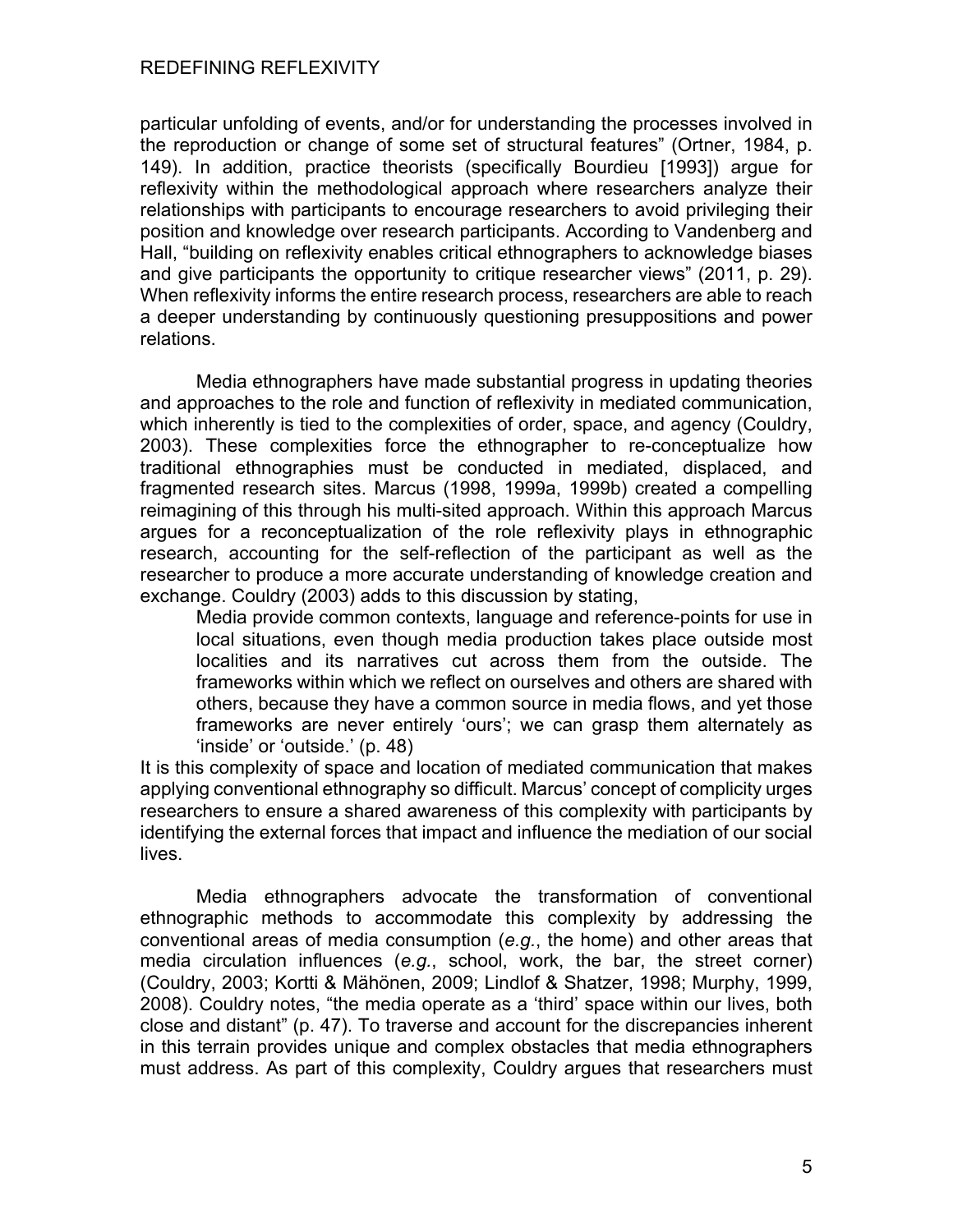engage in what he calls *passing ethnographies*, to discover "knowledge under particular conditions" (p. 44), at the intersection of ethnography and culture.

Additionally, scholarship addressing the intersection of reflexivity and technology is growing in contribution to this discussion. Visual anthropologists have long since analyzed the reflexive use of film in ethnography, noting the inherent reflexive nature of the medium of film. In visual anthropology, reflexivity is used to refer to the ways in which the conditions of the production of the film are made visible in the film itself. According to Ruby (1980),

To be reflexive, in terms of a work of anthropology, is to insist that anthropologists systematically and rigorously reveal their methodology and themselves as the instrument of data generation. Since it is possible to argue that narrative is the logical way to report ethnography, film as an inherently narrative medium (at least in our culture) has great potential as a mode of anthropological communication. (p. 153)

Digital anthropologists and those working in areas of human-computer interaction are helping to shape this conversation by addressing the necessity for reflexivity in digital ethnography (Rode, 2011; Saferstein, 2004) as well as "the essential ambiguity of digital culture with regard to its increasing openness and closure" (Horst & Miller, 2012, p. 3). Scholars in these areas touch upon the difficulties of conducting this type of research due to "humanity's remarkable capacity to reimpose normativity just as quickly as digital technologies create conditions for change" (Horst & Miller, 2012, p. 3); however, it is for that reason, which makes it all the more imperative to engage in a reflexive approach to digital research.

Scholars in other areas of research have also attempted to look at the role of reflexivity in studies of digital technologies, conceptualizing terms such as "mediated reflexivity" (Davis, 2009) and "digital reflexivity" (Newsom et al., 2011). In Davis' (2009) research on journalist-source relations, he addresses what he terms "mediated reflexivity" to describe the relationship between journalists and politicians. His study argues that a type of mediated reflexivity results from encounters between politicians and journalists when politicians begin to anticipate and reflect journalist interactions into their daily actions and vice versa. Although an interesting study on the nature of objectivity in journalist interactions, this conceptualization does not help us understand the complexities that exist when engaging in reflexivity in mediated communication. In their research on social media information flow, Newsom, Lengel, and Cassara (2011) develop what they term a digital reflexivity framework. Through a series of studies on this topic, the authors "look at the ideal of local knowledge as it is transformed into global knowledge, and how the messages are open to manipulation and bias through the various stages of mediation and gatekeeping cited in the framework" (Newsom & Lengel, 2012, p. 31). This research is important for better understanding the distortion that can occur as messages traverse through mediated communication channels from local to global audiences; however, it also does not address all of the possible implications of reflexivity in mediated communication via channels outside of digital technologies. Due to these gaps in literature, this paper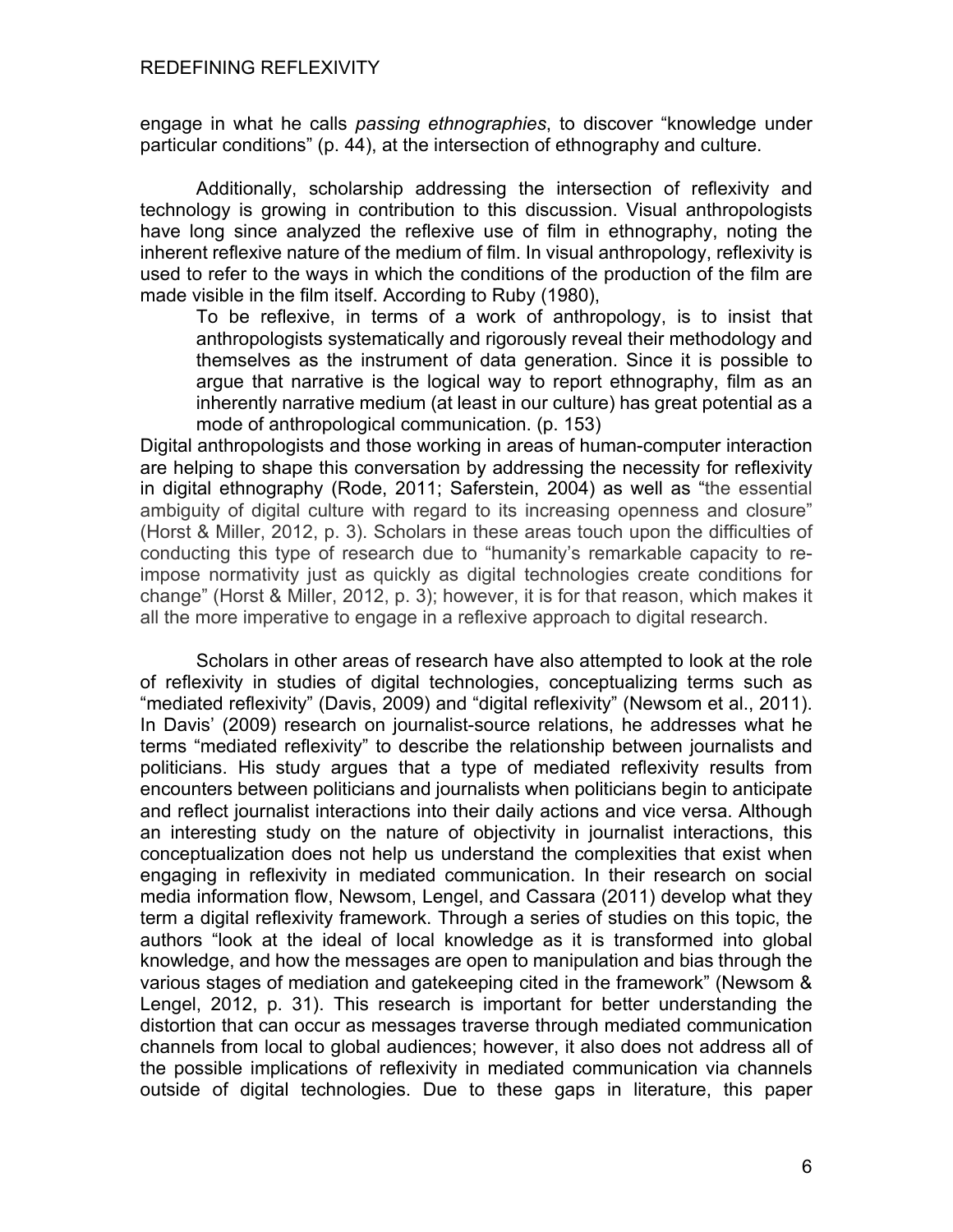contributes to this scholarly discussion through the conception of mediated reflexivity, which will be fully developed in the sections that follow.

## **METHODOLOGY**

This study centers around two ethnographic case studies, POOR Magazine and Sanctuary Women's Development Center. For this study, I saw two communities in poverty realize their potential as shapers of social dynamics as they learned to create participatory media and transform their sense of agency and understanding of structural causes of poverty. The ethnographic procedure used for this study varied between case studies to respond to the idiosyncrasies of each case study. In the first case study I primarily performed the role of participant, in which, through my participation and observation, I compiled a participatory media model that was then used to formulate the course designed for the second case study. In the second ethnographic case study I primarily performed the role of the facilitator, which brought its own unique experiences and perspectives throughout the participant-observation ethnography. This study also uses media as process and a comparative media analysis of the processes and products observed during these two case studies with media processes and products from four historical and contemporary community media programs across North America to help draw comparisons and insights in the transformative processes I observed during my ethnographies.

## **POOR Magazine**

POOR magazine is a revolutionary community media art, education, and production initiative created by people living in poverty and homelessness for people living in poverty and homelessness, located in the Mission District in San Francisco, CA. Participant-observation ethnography was conducted at POOR Magazine over the course of ten weeks (approximately 168 hours total) between June 2010 and August 2010. In its efforts to engage and build power with its demographic audience, comprised of underrepresented, misrepresented and silenced communities of color in the San Francisco Bay Area, POOR provides Escuela de la Gente/ PeopleSkool, an educational initiative designed to teach community media production. As part of this ethnography I enrolled in POOR's Escuela de la Gente to participate in this educational process first hand. In my participation and observation with POOR Magazine I attended classes, observed protests, wrote articles, recorded press conferences, assisted with the F.A.M.I.L.Y. Project, and taught video production, among other activities.

### **Sanctuary Women's Development Center**

Sanctuary Women's Development Center is a Catholic Charities resource center for women living in poverty and homelessness in the Oklahoma City, OK area. Participant-observation was conducted at SWDC during two time periods over the course of ten months. The first course was taught during the first time period and occurred for eight weeks (16 hours total) from October 2011 to December 2011. The second course was taught during the second time period and occurred for six weeks (12 hours total) from June 2012 to July 2012. Using POOR Magazine as a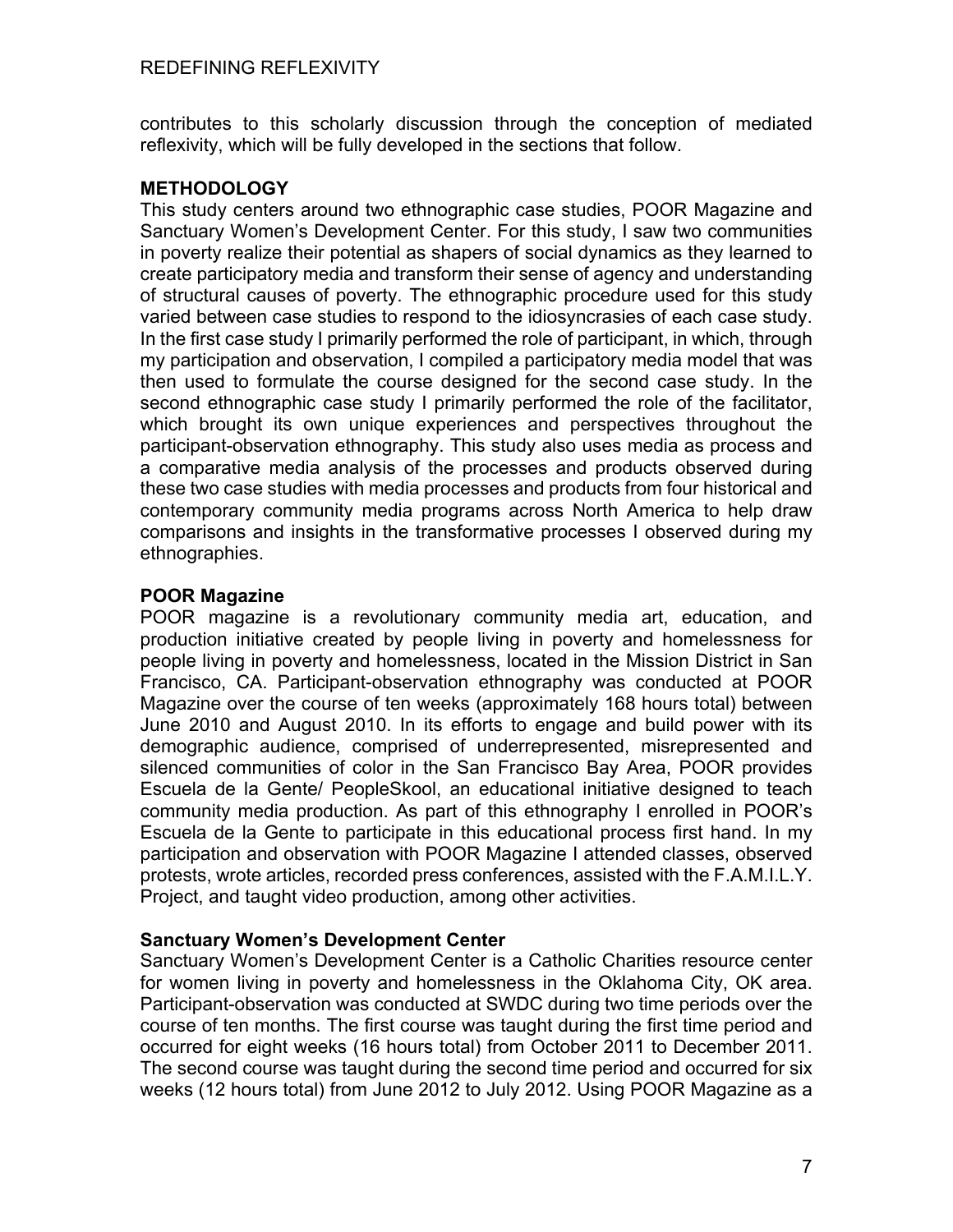participatory media model, a media education class was created to facilitate women in Oklahoma City living in poverty to create their own media and learn about the critical consumption of mainstream media.

## **Media as Process**

In addition to ethnography, my primary methodological approach also consisted of participatory media as process. Participatory media can result in media as product or media as process. According to White (2003d), "*video as process* is simply a tool to facilitate interaction and enable self-expression. It is not intended to have a life beyond the immediate context" (p. 65). In conjunction with this view, this study uses participatory media as process to facilitate learning, knowing, reflexivity, and dialogue. The production process serves an important function to facilitate the understanding of how people living in poverty and homelessness engage with and reflexively use participatory media. As a method, I employed several techniques and strategies specific to participatory media as process. According to Rodríguez (2001), video as process involves the researcher as facilitator working equally with participants in all phases of the production process, which echoes a Freirean approach to critical research and education. Using this approach, I filled the roles of observer, participant, and facilitator of the participatory media process in the first case study at POOR Magazine. In the second case study, I enacted the role of facilitator and worked with participants as they learned the participatory media process. Harris (2008) views participatory video as an "open process" that ensures the process is not exclusionary to anyone based on skill level or knowledge and is "open to the ideas, voices, and needs of the community" (p. 543) so the people feel ownership over their media process. To embody the openness of the process in the case study I facilitated, I ensured participants had a voice in the development of the media course design and the exchange of knowledge as well as full control of the content of their media and use of the media products afterwards. Methodologically, I used the total context of the participatory media process/experience as data for this study, which included audio, visual, and multimedia data.

### **Comparative Media Analysis**

In addition to ethnography and participatory media as process, this study also used a comparative media analysis to supplement the limitations of the ethnography (time spent on site and lack of interviews due to access). In order to complement the data collected during the media production processes, I drew comparisons between the media products and processes between the case studies I observed and participated in and four North American community media initiatives: Challenge for Change, Appalshop, Global Action Project, and Media Mobilizing Project. I conducted a comparative analysis of the artifacts and processes examining common messages and themes in order to make systematic and objective inferences (Berg, 2001). This was done in accordance with Holsti's approach to content analysis, where "the inclusion or exclusion of content is done according to consistently applied criteria of selection; this requirement eliminates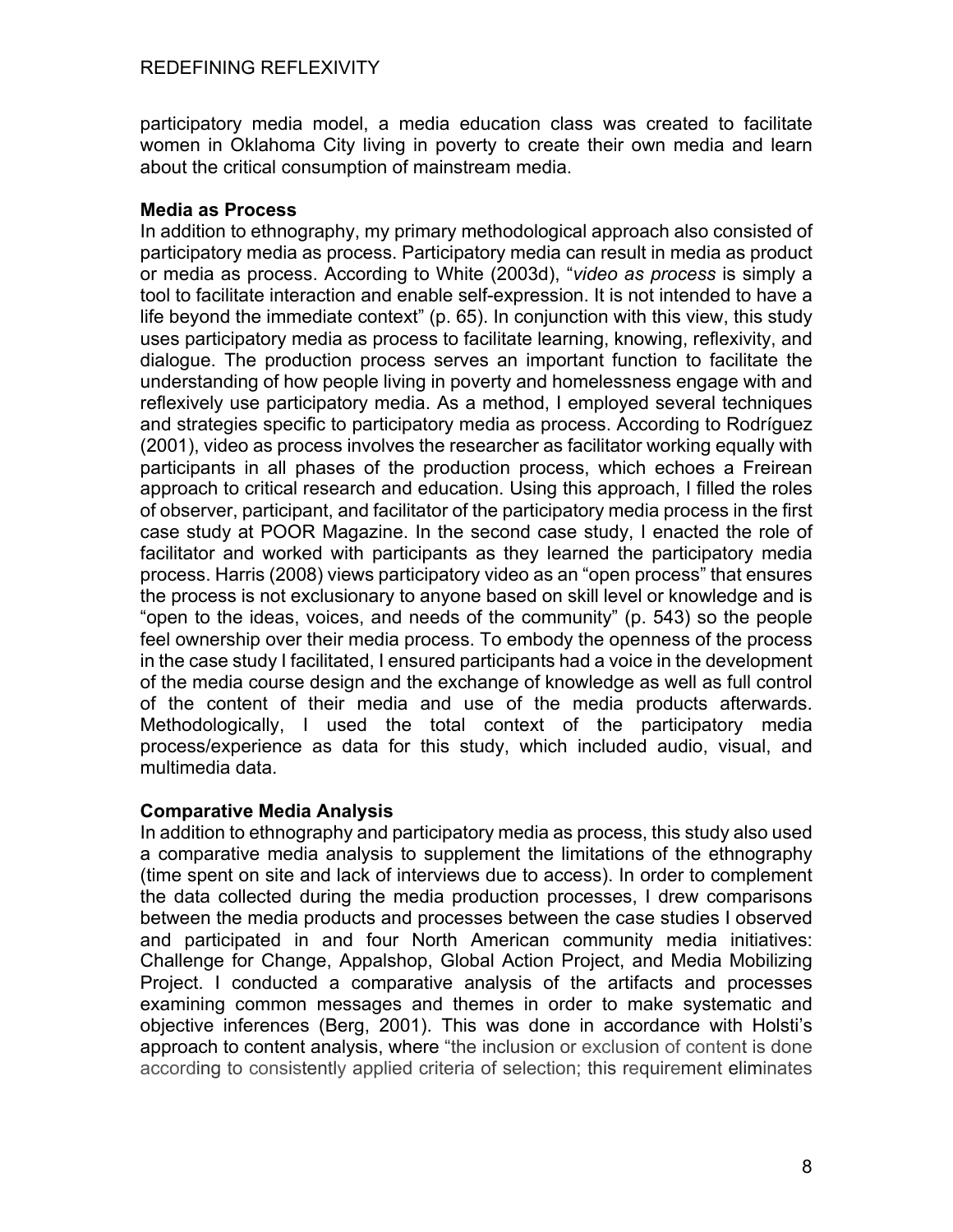analysis in which only material supporting the investigator's hypotheses are examined" (Holsti, 1968, p. 598).

#### **Mediated Reflexivity as Catalyst for Change**

In previous research using this data (author citation) I delineated a participatory media process that shows that processes of voice, dialogue, and critical consciousness—mediated by participatory media—engender increases in empowerment and agency (Figure 1). This paper extends this research by explicating the concept of mediated reflexivity and argues that mediated reflexivity is a key component of this process as a way to increase empowerment for people living in poverty and homelessness. One component of the participatory media process that emerged in the data analysis was the role of reflexivity. I observed processes of reflexivity reinforce participants' transitions throughout the participatory media process. The concept of mediated reflexivity helps explicate how participatory media can serve as reflexive lenses for participants as they learn and apply media skills and education during the participatory media process. This concept also helps explain the role of mediated reflexivity as participants engage in processes of voice, dialogue, and critical consciousness in a rhizomatic way throughout the participatory media process.



**Figure 1.** Proposed participatory media process. Processes of voice, dialogue, and critical consciousness occur concurrently, the combination of which results in an increase in empowerment and sense of agency. If participants are provided opportunities and resources to enact their empowerment and sense of agency, this may result in acts of civic engagement.

Similar to what Low found in his Fogo Island documentaries via Challenge for Change (Wiesner, 2010), that film could serve as a mirror for residents to critically analyze social and economic issues affecting them, I saw how participatory media (to include forms like blogs and websites) could serve as reflexive mirrors for people in poverty and homelessness to critically analyze structural forms of oppression and their role in creating social change.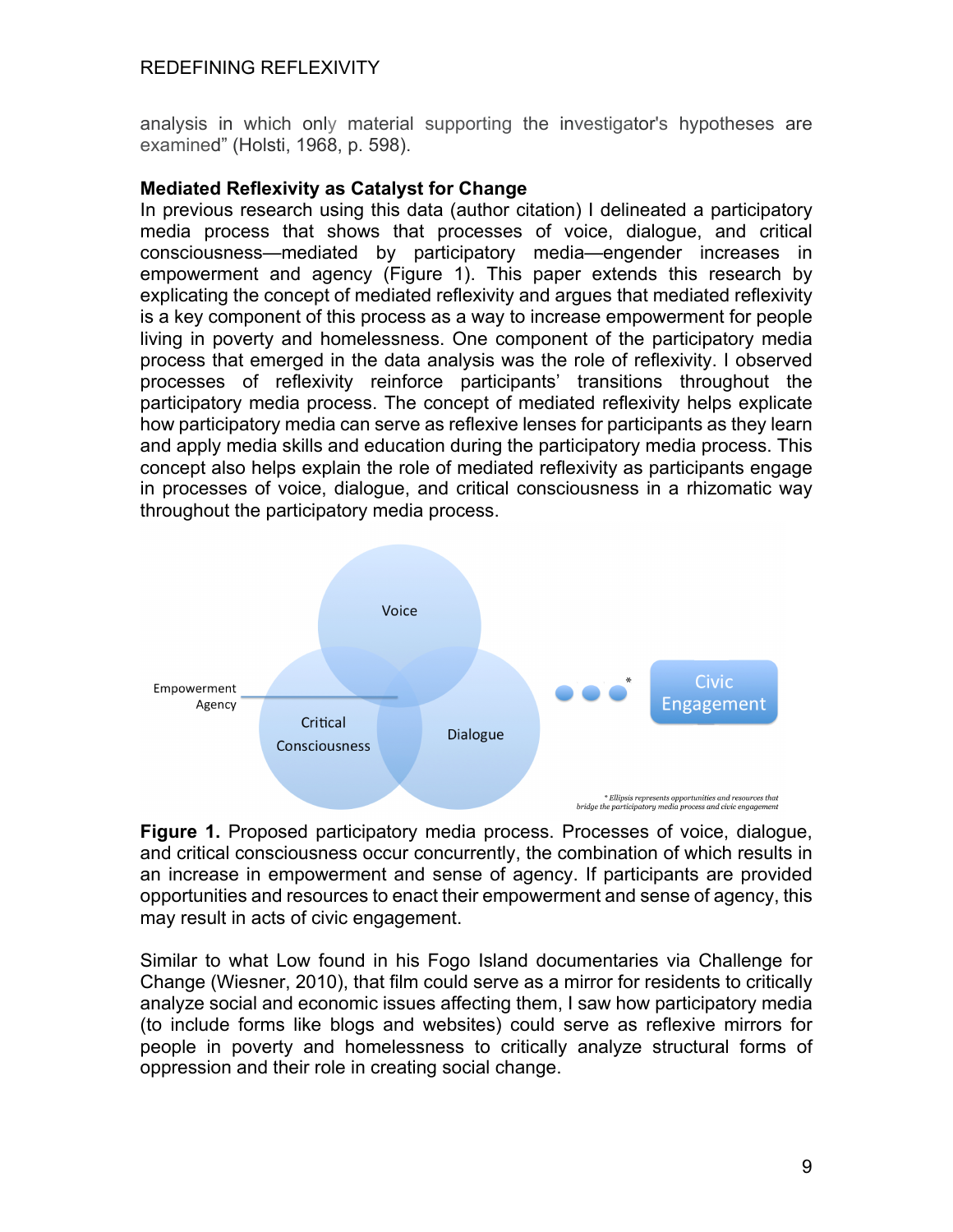Before I explain this conception further let me first clarify the term mediated reflexivity. Although the participatory media technologies I witnessed and used were primarily digital in format, this concept is applicable to media that are multimodal, for example, a guerilla press conference that takes place as a public performance in a time and place, but is simultaneously recorded and spread across platforms in a digital realm. This cross-platform, multimodal possibility enhances the capabilities of mediated reflexivity beyond that of just the digital realm. So then, what is mediated reflexivity? Mediated reflexivity occurred when participants used participatory media as mirrors to: position themselves in their situation, identify their role in changing their situation, and reflect on their role in a reflexive exchange of actions (*i.e.,* how they shape and reshape their situation while simultaneously being shaped by it). As participants were involved in this process, articulation of voice, engagement in dialogue, and increase in critical consciousness occurred. This in turn, contributed to a sense of empowerment, awareness of the self as an agent of change, and potentially to acts of civic engagement.

In this study, I observed a process of mediated reflexivity where reflexivity was enacted throughout the participatory media process in various forms and states. Within the participatory media process, the processes of voice, dialogue, and critical consciousness occur concurrently. During these processes, participants engage in reflexive practices at three points: participants reflexively analyze their position in their struggle as they cultivate voice; participants reflexively analyze their position in conjunction with others as they engage in dialogue; and participants reflexively analyze their position in relation to others as they become critically conscious of the role larger social structures (*e.g.,* social, economic, political) play in the creation and maintenance of their marginalization. During processes of voice, dialogue, and critical consciousness, participants use reflexivity to position themselves and contextualize their situation.

The process of mediated reflexivity moves beyond previous conceptions of reflexivity to address the multimodal and cross-platform capabilities that are possible within historically contextualized media ecologies. Mediated reflexivity occurs once participants learn participatory media skills (*e.g.*, citizen journalism, digital video recording, public speaking) and use them as a mirror to reflexively analyze conceptions of self, other, and society. Due to the fact that the participatory media process is non-linear and rhizomatic, participants incorporate reflexivity in various forms and states throughout all of the components of the participatory media process. The mediated reflexivity process allows participants to coalesce individual reflexive experiences with others to create and negotiate new forms of communal engagement. This is important in an era where messages are simultaneously disseminated across platforms and audiences allowing for the convergence of not only media but also audiences and cultures. Mediated reflexivity creates opportunities to expand and include varying audiences in different localities over the globe and thus blur the boundaries between local media and global audiences. Its multimodal nature lets participants transcend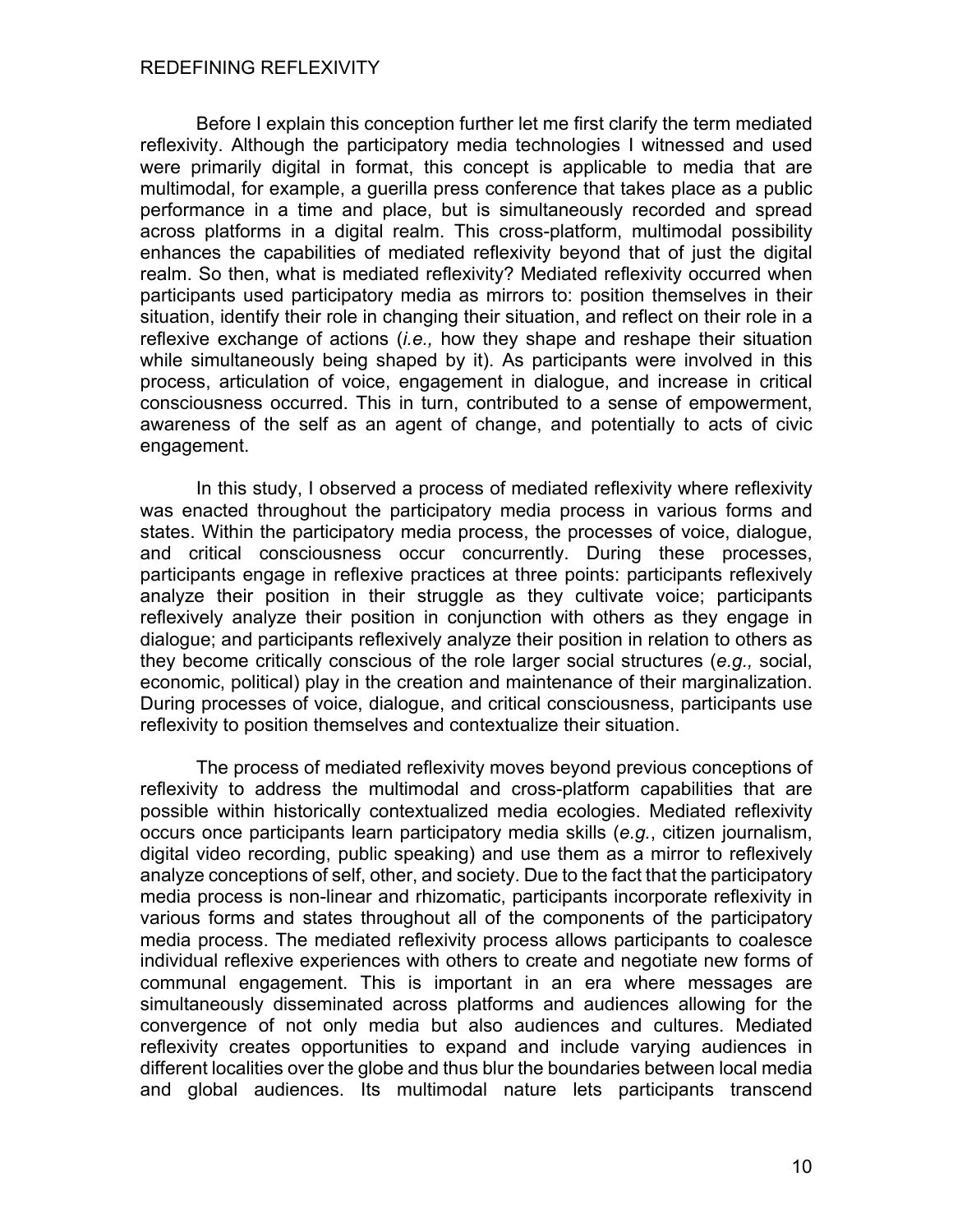online/offline divisions to create holistic communities of discussion and reflexivity. The expansion of possible contributions creates opportunities for engagement spanning geophysical locations for the inclusion of marginalized voices across the globe. As interactions between media producers/audiences become diversified, reflexive media experiences shift and transform to integrate new and differing perspectives.

As participants execute reflexivity at various junctures in the participatory media process, their engagement in the process simultaneously allows them to be involved in communal reflexivity that will influence and transform their individual experience. This is the main difference with what scholars have previously conceptualized as reflexivity. The possibility to transcend platform, audience, and culture changes the nature of reflexivity to allow the individual to engage in communal processes of transformation that can involve participants on the other side of the planet. The following subsections will further explicate the role mediated reflexivity plays in the participatory media process as supported by the data collected for this study.

#### *Voice and reflexivity*

Participants cultivate and articulate their voice through extensive evaluations of their situations in light of their personal concerns (Archer, 2010). Reflexivity asks the individual to engage in a process of reflection of how they can affect and are affected by their situation of poverty (Archer, 2010). The connection of voice and reflexivity was most strongly seen in discussions with participants as they addressed the need for diversity and authenticity in mainstream media coverage of poverty issues and when participants confronted negative poverty stereotypes. In media literacy discussions participants were asked whether or not they believed the mainstream media accurately portrayed people in poverty or poverty issues. In discussing this topic, participants reflexively analyzed their personal connections with mainstream media coverage and whether or not those connections reflected their own personal experiences. Most participants felt dissonance between the two, which stirred an emotional response to create authentic representation. In this example, participants conjoined individual and communal reflexive experiences to analyze structural forces of marginalization. In doing so, communal exchanges served as catalysts for critical consciousness awareness within the individual. When confronting negative stereotypes, participants at POOR Magazine specifically were asked to identify negative stereotypes perpetuated in the mainstream media they felt applied to them. In response, participants identified welfare stereotypes, immigration stereotypes, and poverty stereotypes. To confront these, participants used a reflexive, embodied process of voice (Couldry, 2010) where they identified their own standing in life in comparison to the media stereotype (*e.g.,* "welfare mothers can't be lazy because being a mother is hard work"). Participants did not stop at contrasting their experiences with stereotypes via discussion, but also incorporated those discrepancies in class activities like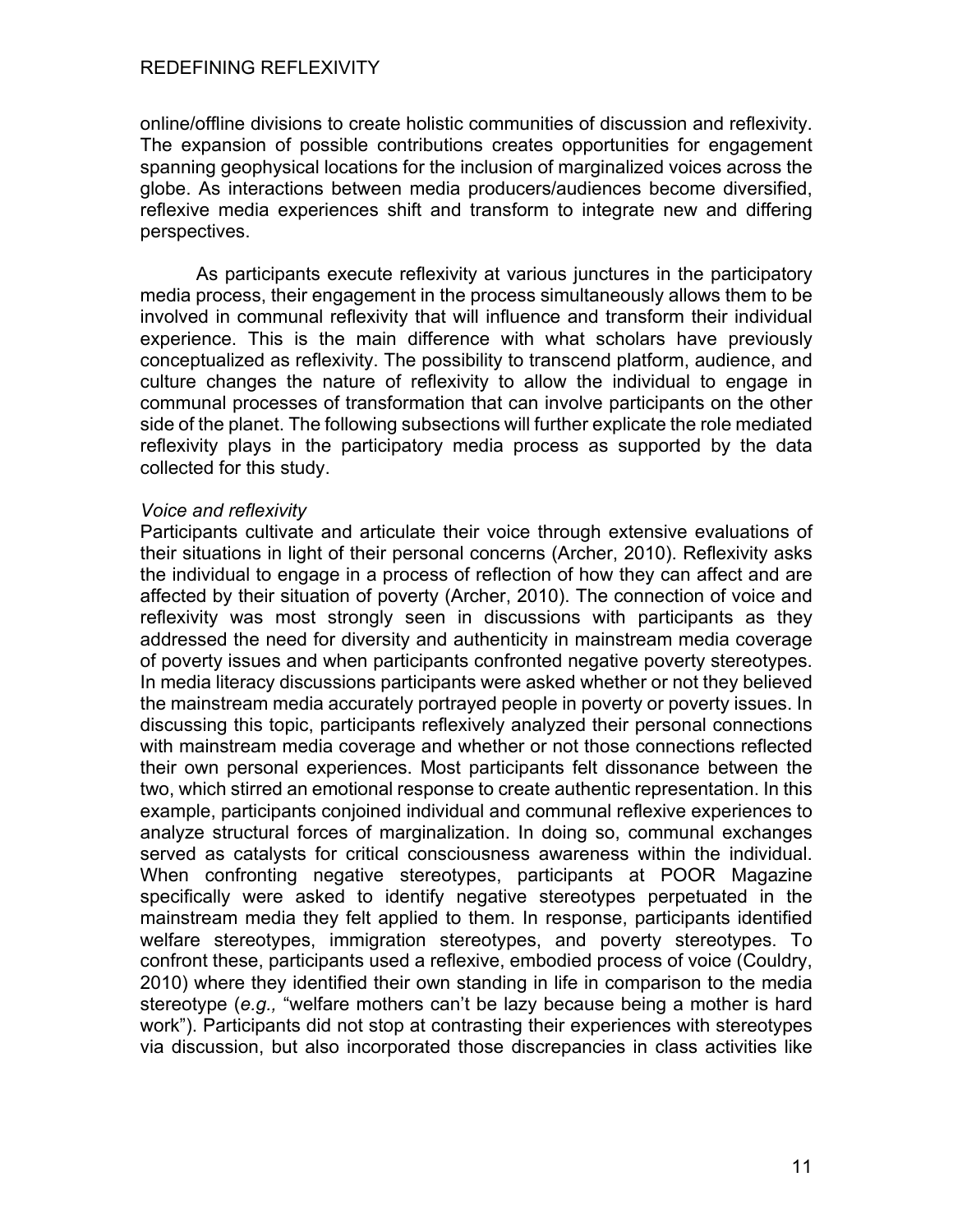their slam-bio<sup>2</sup> to conjoin reflexivity and action (Freire, 1970). Reflexivity was integral for participants to identify their struggle and shape their voice as they compared and contrasted their experiential knowledge to inaccurate mainstream representations. Articulations of voice were then exchanged with others via critical dialogue and reflexivity.

## *Dialogue and reflexivity*

As participants articulated voice they concurrently exchanged this articulation with others via dialogue. Reflexivity played a key role in processes of dialogue as participants reflexively analyzed their position in conjunction with others to reconstitute and name the world (Freire, 1970). Using what Freire terms as a true word, participants constructed a language of poverty based on reflection and action. Through class activities like mock political debates, participants were provided the opportunity to reflexively analyze the political policies of a potential state governor and the direct impact of those policies on their lives. They were also provided the opportunity to engage in political dialogue with others to address this reflection and incorporate action. According to Freire (1970), "There is no true word that is not at the same time a praxis. Thus, to speak a true word is to transform the world" (p. 87). Through the creation and communication of true words, participants engaged in a process of reflection and action. Freire goes on to further argue that through the utterance of the true word, participants are able to reconstitute and name the world. This was accomplished for participants via reflexivity by way of dialogue as well as via mediated reflexivity through the incorporation of digital technologies as will be explicated further below.

### *Critical consciousness and reflexivity*

Participants incorporated reflexive processes as they engaged in voice articulation, dialogue, and critical consciousness-raising. In this part of the process, reflexivity was used to enable participants to reconfigure personal notions of embedded social norms and predispositions of habitus (Bourdieu, 1977), which was accomplished in two ways: 1) via public events where participants jarred public passersby through nonconformance of expected norms and values, and 2) by questioning their own held acceptance and predispositions of expected norms and values. For the first, participants at POOR worked on the articulation of their experiential knowledge of welfare via voice and dialogue through in-class writing activities. Participants reflexively analyzed their experience as mothers dependent on the welfare system juxtaposed to stereotypes and social values mainstream media disseminate about welfare mothers. Through this analysis, participants recognized the opportunity to confront these values and norms through the execution of a guerilla press conference.

 $2$  Slam-bios were class activities that asked participants to write a poem about their lives and family struggles. Many participants confronted negative stereotypes through this form.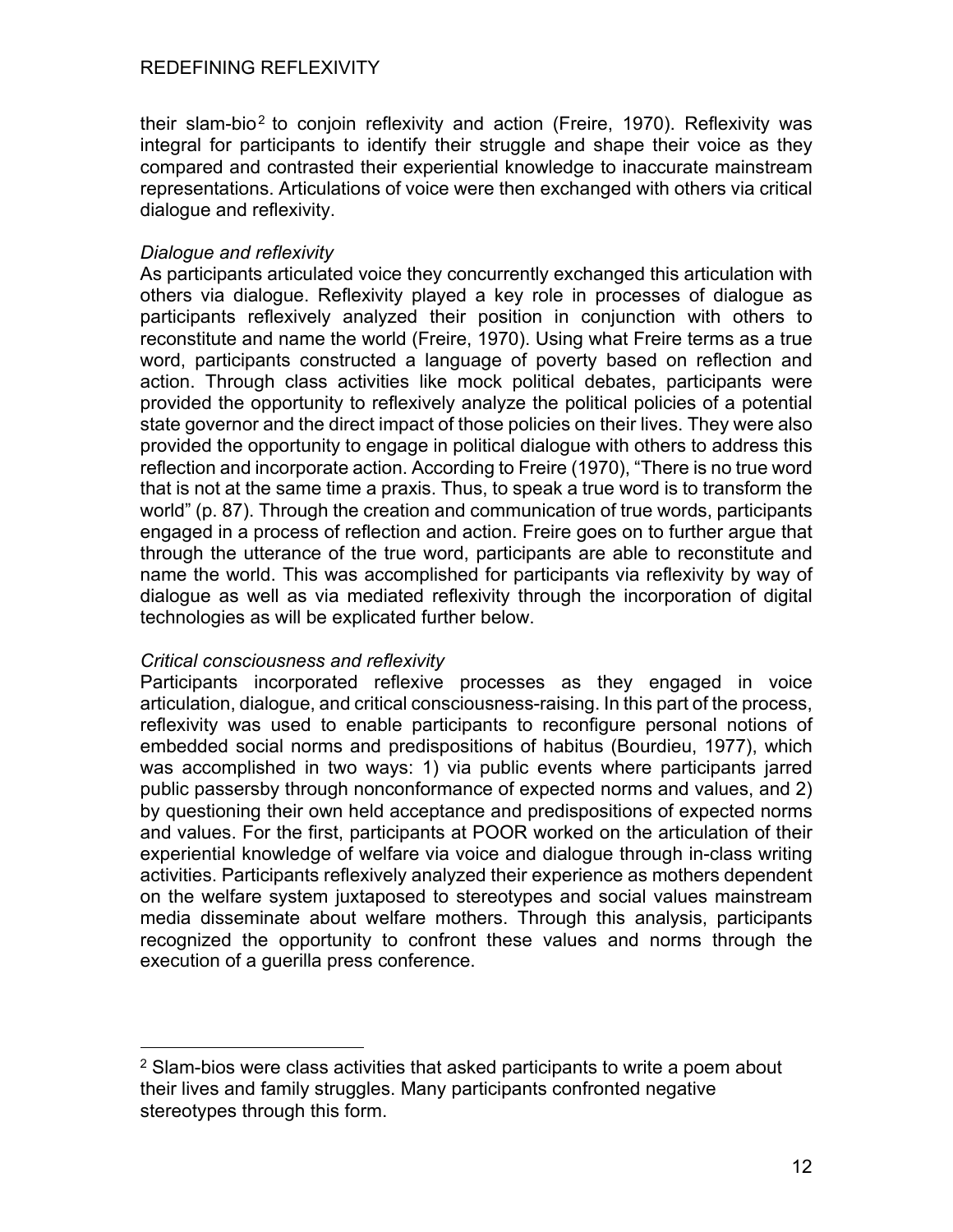The guerilla press conference was held in downtown San Francisco to attract the attention of the public and the mainstream media, and have the story covered in the evening news. POOR Magazine and the Living Wage Coalition held the conference in front of the Phillip Burton Federal Building in San Francisco to urge Senators to extend Temporary Assistance to Needy Families (TANF) and continue the JOBS Now and Community Jobs programs. At the conference welfare mothers executed the public speaking and theatrical skills they were introduced in the Po' Poets class, and gave testimonies of their experiences with the programs and addressed the impact on their personal lives if the programs ended. The press conference attracted the attention of three local media television outlets, fulfilling POOR's corporate media infiltration plan, allowing participants to "steal" airtime from the corporate agenda and focus on important local issues like gentrification. This action confronted and restructured the accepted norms of welfare recipients by creating a platform for participants to publicly speak out and share their stories and experiences of the welfare system, an uncommon perspective in the mainstream media. As participants spoke out on this platform they embodied what Mills (2009) sees as theater's ability to "enable people to view things critically, build awareness on various issues, and practise alternatives to negative behaviour in safe spaces" (p. 558).

The second way participants reconfigured structures of habitus, was by questioning their own normative acceptance and predispositions. By enhancing critical thinking and using examples and language from their own lives (Freire, 1970), participants engaged in comparative reflexive analyses of social norms versus lived experiences. This was seen when participants confronted negative media stereotypes as well as in various class conversations that addressed mainstream media portrayal of homelessness and poverty. For example, in the Sanctuary Women's Development Center (SWDC) class on citizen journalism, participants critically analyzed mainstream assumptions of homelessness (*e.g.,* homeless people are alcoholics or drug-addicts) in comparison to their lived experiences with homelessness and experiential knowledge. By engaging in this reflexive analysis, participants critically analyzed the partiality of their knowledge and the "situatedness" of that knowledge's construction (Haraway, 1988). In group discussions, participants addressed homeless stereotypes by describing examples of their own personal struggles and experience with homelessness. During these discussions, participants contributed individual accounts of their experiences, combined those individual accounts with a collective group response to acknowledge the partiality of their own lived experiences, and addressed the restrictions of their own contextualized knowledge in conjunction with others' experiential knowledge. Through activities like these, participants' use of reflexivity enhanced the increase of critical consciousness and contributed to the engendering of empowerment and agency.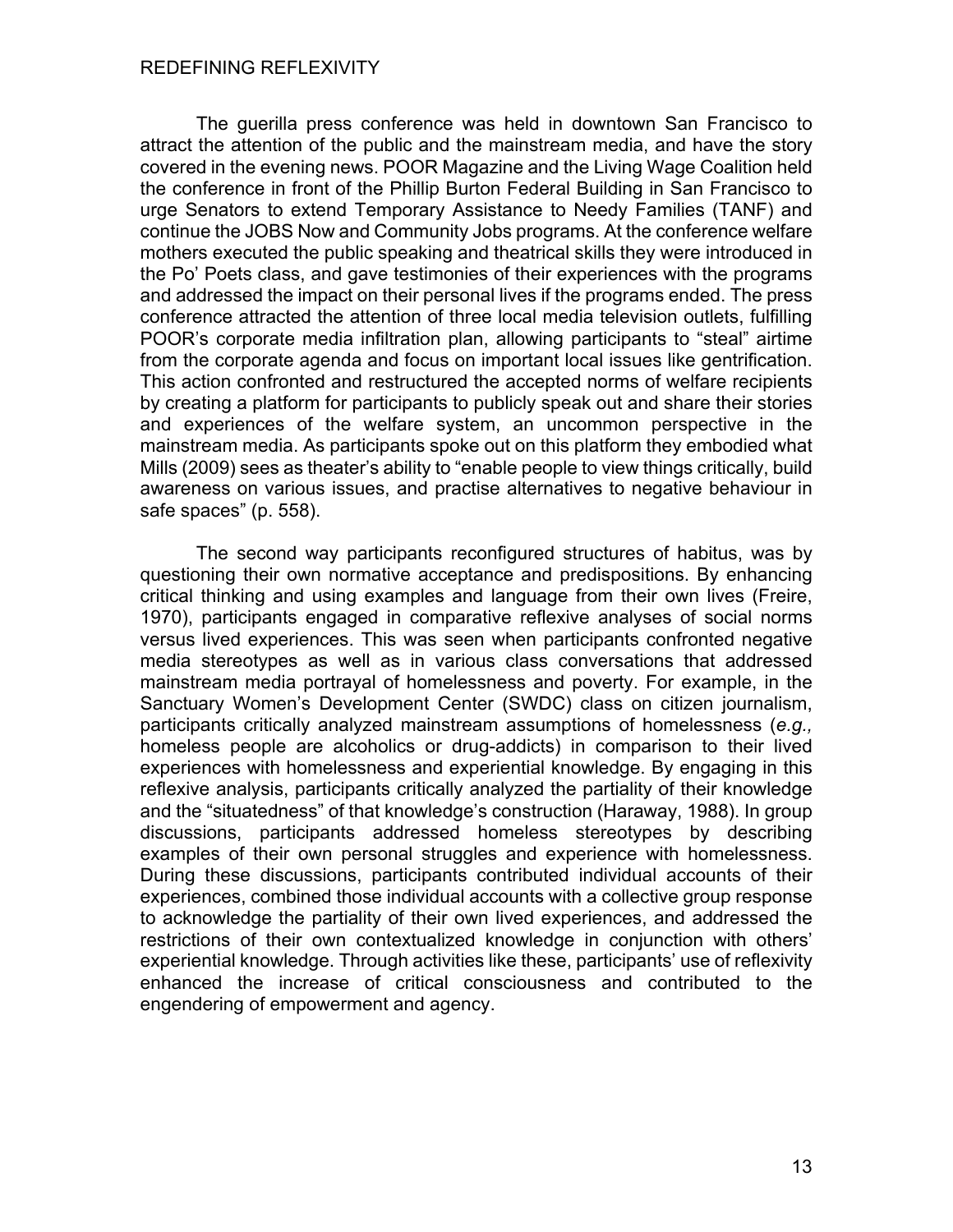### *Empowerment, agency, and reflexivity*

As participants learned and applied participatory media skills, mediated reflexivity was used as a catalyst to engender processes of empowerment and agency. According to Couldry (2010),

A key part of .. agency is *reflexivity*. Since taking responsibility for one's voice involves telling an additional story—of oneself as the person who *did* say this or do that—voice necessarily involves us in an ongoing process of reflection, exchanging narratives back and forth between our past and present selves, and between us and others. (p. 8)

Participants increased their sense of empowerment through harnessing the power of digital technology skills and knowledge. Learning these skillsets created opportunities for participants to connect their voice, dialogue, and critical consciousness and apply them through participatory media.

Digital technologies afforded participants the chance to express their experiential knowledge in a digital format then reflexively analyze and re-evaluate their project in light of their situation (Archer, 2010). Similar to Low's Fogo Process and the use of vertical editing, participants were able to record, view, and discuss their projects in real-time with real repercussions. Through engaging in participatory media production, participants were able to turn back their experiences upon themselves for reflexive analysis (Mead, 1934/1962). For example, when participants learned video recording skills at SWDC we sat in groups and watched the videos after they were created. In doing so we enacted what Shaw and Robertson (1997) saw as the reflexive lens of video in which, "Playing back the recorded material can promote reflection and develop a sense of self" (as quoted in White, 2003c, p. 66). During this process media creators sometimes felt self-conscious of video aspects like their voice or the quality of the video, but through their reflexive analysis and group discussion of their project participants understood different ways to approach their project in the future to more accurately convey their story.

POOR took a different approach to reflexive analysis and group discussion. At POOR, once participants created media projects like videos, facilitators (usually POOR News Network [PNN] staff members) would edit and compile the videos to incorporate segment breaks, translation captions, and rolling credits. This approach had its benefits and detriments, one benefit being a final project ready for publication on POOR's website and with POOR affiliates. However, a large detriment was that POOR did not educate participants on how to edit videos, thereby creating a point of dependency in their process where participants did not know how to edit or publish their videos. Once POOR facilitators edited the videos, they were shown during class sessions for participant reflection and discussion. These reflexive analyses created opportunities for participants to re-evaluate their project and consider courses of action to improve their project (Archer, 2010). For example, the week after participants created videos of interviews with activists at City Hall, we critiqued the videos as a group. Participants commented on improvements that could be made with regard to angles, sound bites, and frames.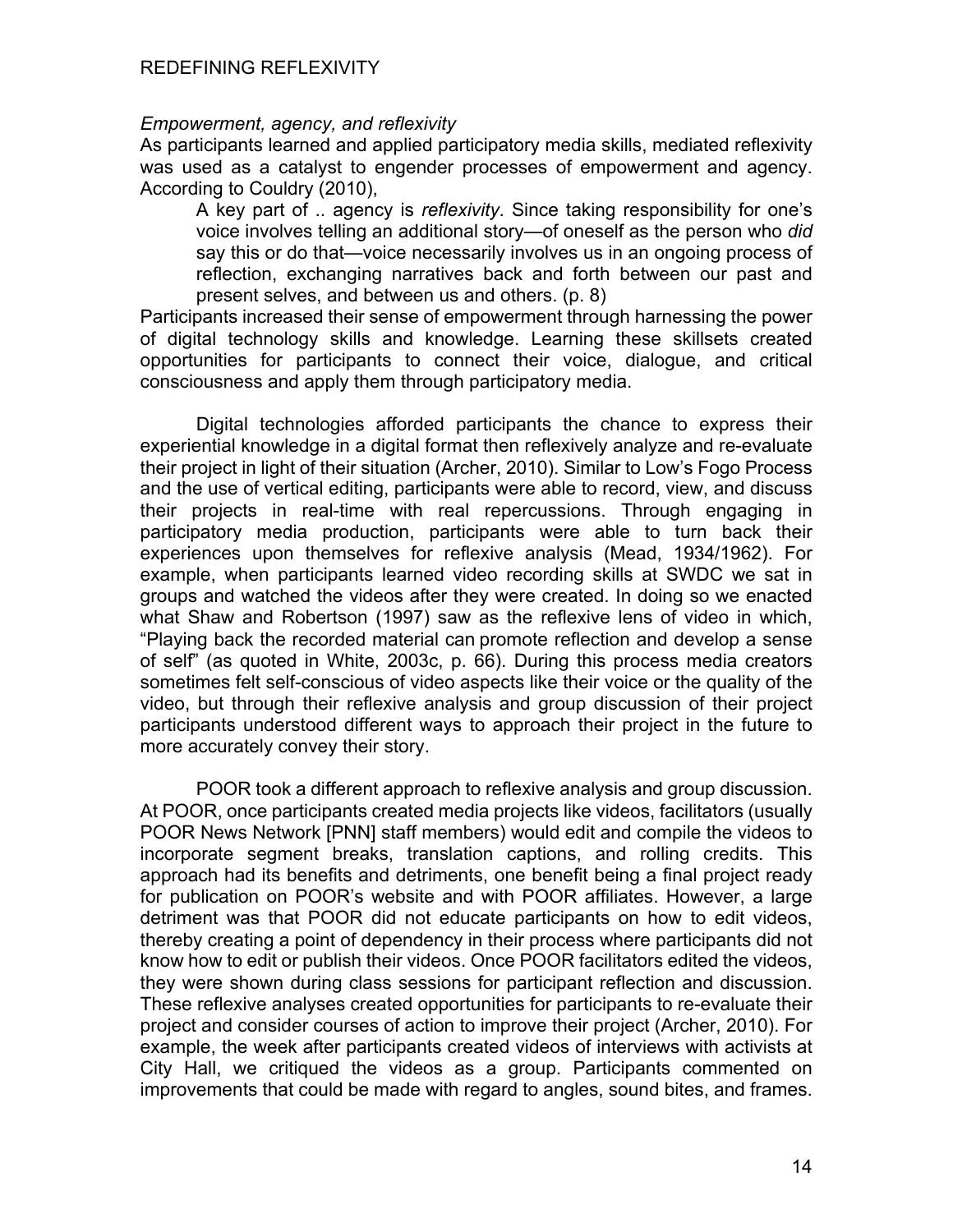As participants pointed out "mistakes" in the videos, the class facilitator said, "We learn from mistakes" to show participants that everyone makes mistakes but the point is to learn from them to ensure they are not made again (Field notes, July 13, 2010). The facilitator also focused on the need for collaboration and for people on the scene in teams to "work as a tribe" to ensure good communication and teamwork. Participatory communication scholars have argued for the necessity of this dialogic reflection as a way for participants to engage with others in processes of empowerment (Harris, 2008; Matewa, 2009; White, 2003b).

Mediated reflexivity occurred once participants learned digital technology skills; however, it then re-occurred in other phases of the participatory media process as participants returned to various junctures like voice cultivation or dialogue engagement. Within this process, participatory media served as reflexive lenses for participants to not only analyze and cultivate their media production skills, but also to position themselves in their situation, identify their role in changing their situation, and reflect on how they affect and are affected by their situation (Shaw & Robertson, 1997; White, 2003c). When revisiting junctures of voice articulation within the participatory media process, participants coalesced the story of their personal struggle (*i.e.*, how they position themselves in their situation) with digital media technologies in a format of their choosing. Some participants chose to write blogs conveying their personal struggle (*e.g.*, "how cutting the community jobs program affects me") while others chose to create short videos (*e.g.*, "how gentrification affects me"). While creating these media projects, participants reflected on aspects of storytelling that forced them to analyze their role in their struggle (*e.g.*, perspective, cause, effect).

For example, when drafting blogs for an in-class activity that eventually became the "Working to Feed Our Children" blog series<sup>3</sup>, participants reflected on the social implications of the budget being cut and its personal impact on their economic standing. During this reflection, participants also identified how they could influence public financial policies that affect people in poverty via blog writing campaigns. This reflexive analysis asked participants to holistically view their position in relation to others and how they could create solidarity with other POOR participants as well as other local activist groups (*e.g.*, The Living Wage Coalition) to create social change. As part of this effort, I worked with participants to draft a letter that was sent to local legislators, directing legislative attention to the blogs to raise awareness of the "Welfare Queen" perspective. In response, POOR Magazine received an official response from Congresswoman Pelosi's office stating that Pelosi was grateful for the insight into the welfare mothers' struggles and that she would work hard to prevent the budget cuts from further impacting their lives.

<sup>&</sup>lt;sup>3</sup> An in-class writing activity at POOR where welfare mothers wrote a personal blog detailing how their lives would be impacted if the American Jobs and Closing Tax Loopholes (HR4213) (which included a community jobs program many of the women participated in) was cut from the state budget.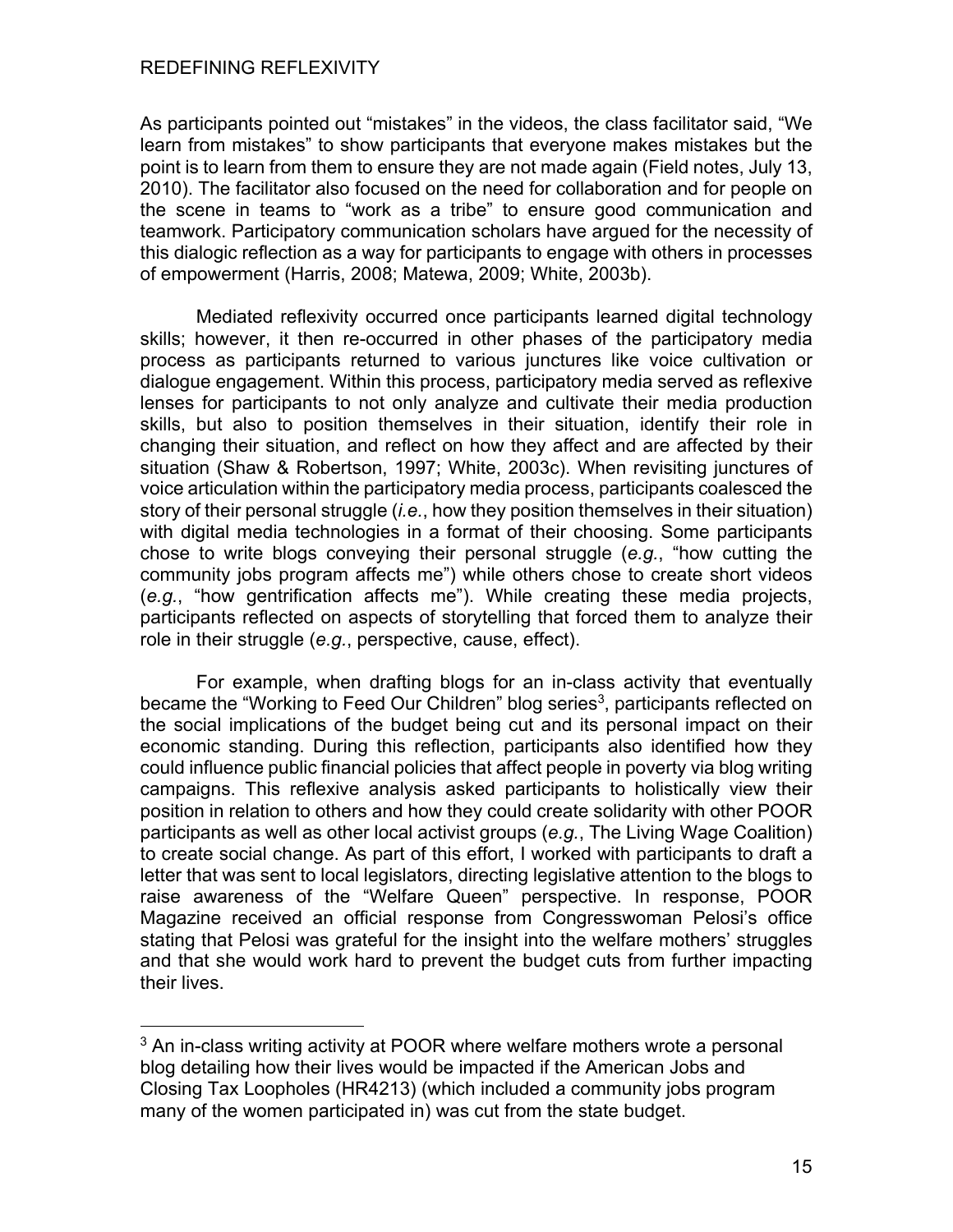## **CONCLUSION**

As shown in this study, reflexive engagement with participatory media was seen to be a catalyst for change in participants. Reflexive analysis in each component of the process catalyzed the effectiveness of the entire process as participants coalesced each piece into a holistic approach to empowerment and agency. By combining reflexivity with digital media technologies, mediated reflexivity served as a way for participants to use participatory media as reflexive lenses to critically analyze their role in creating change. Mediated reflexivity also provided opportunities for participants to engage in communal analyses of structural oppression through critical dialogue with others. By engaging in reflexive analysis via digital media technologies, participants were able to transition from passive to engaged citizens; however, more research is needed into the concept of mediated reflexivity to analyze its role in facilitating civic engagement.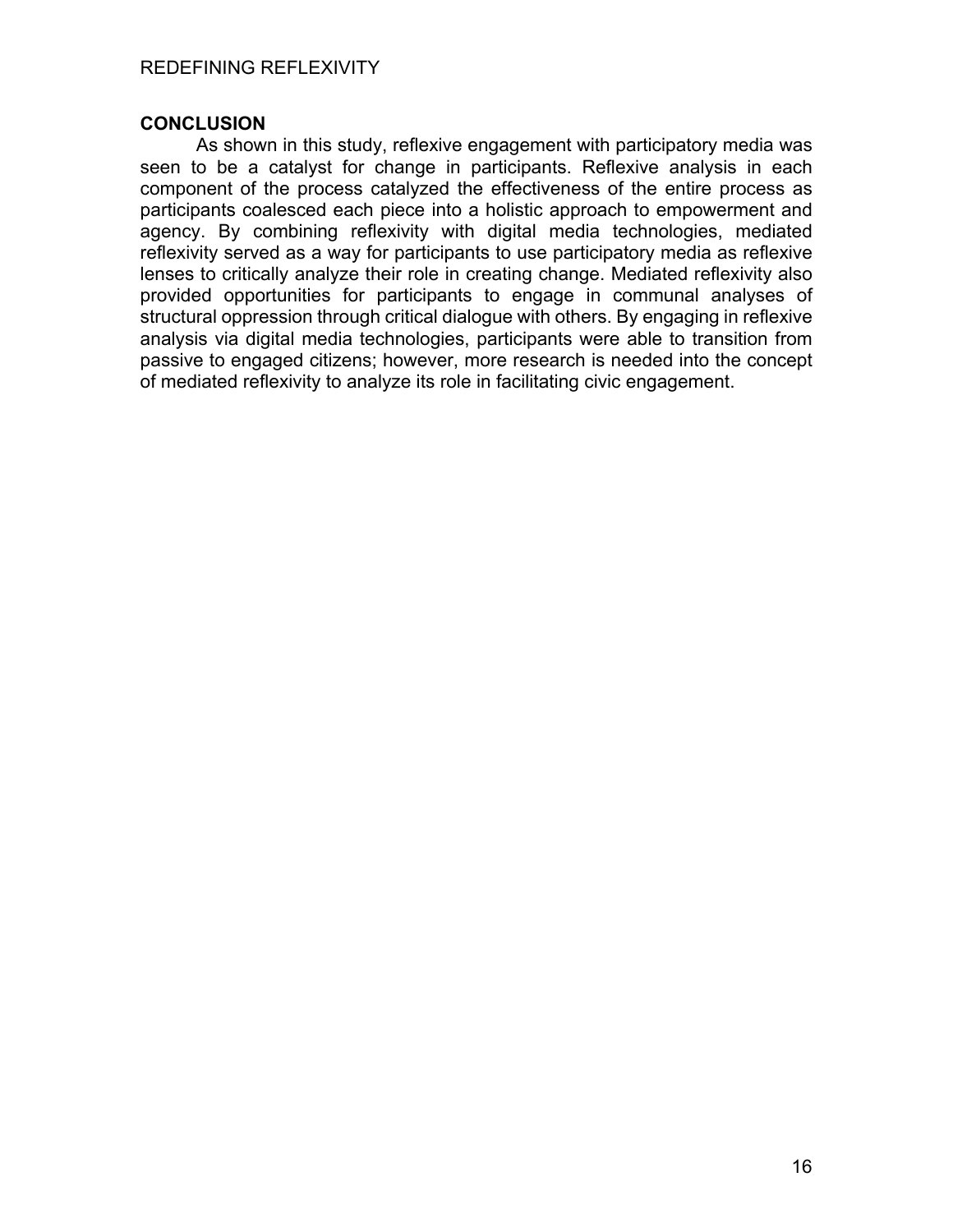# **REFERENCES**

Archer, M. (2010). Reflexivity. *Sociopedia.isa*, 1–13.

Atton, C. (2002). *Alternative media*. Thousand Oaks, CA: Sage.

- Beltrán, L. R. (1980). Farewell to Aristotle: "Horizontal" communication. *Communication*, *5*, 5–41.
- Berg, B. L. (2001). *Qualitative research methods for the social sciences* (4th ed.). Boston, MA: Allyn and Bacon.

Bourdieu, P. (1977). *Outline of a theory of practice*. (R. Nice, Trans.). Cambridge, MA: Cambridge University Press. Retrieved from http://ecsocman.hse.ru/text/19175674/

Bourdieu, P. (1993). *The field of cultural production: Essays on art and literature*. New York: Columbia University Press.

Couldry, N. (2003). Passing ethnographies: Rethinking the sites of agency and reflexivity in a mediated word. In P. D. Murphy & M. Kraidy (Eds.), *Global Media Studies: Ethnographic Perspectives*. New York: Routledge.

Couldry, N. (2010). *Why voice matters: Culture and politics after neoliberalism* (1st ed.). Thousand Oaks, CA: SAGE Publications Ltd.

Davis, A. (2009). Journalist-source relations, mediated reflexivity and the politics of politics. *Journalism Studies*, *10*(2), 204–219.

Downing, J. (2001). *Radical media: Rebellious communication and social movements*. Thousand Oaks, CA: Sage.

- Freire, P. (1970). *Pedagogy of the oppressed* (30th edition.). New York: Continuum International Publishing Group.
- Giddens, A. (1984). *The constitution of society*. Cambridge, MA: Polity.
- Giddens, A. (1991). *Modernity and self-identity*. Cambridge, MA: Polity.

Gumucio-Dagron, A. (2009). Playing with fire: Power, participation, and communication for development. *Development in Practice*, *19*, 453–465. doi:10.2307/27752086

Gumucio-Dagron, A., & Tufte, T. (2006). *Communication for Social Change Anthology: Historical and Contemporary Readings*. CFSC Consortium, Inc.

- Haraway, D. (1988). Situated knowledges: The science question in feminism and the privilege of partial perspective. *Feminist Studies*, *14*, 575–599. doi:10.2307/3178066
- Harris, U. S. (2008). *Transforming images: Participatory video and social change in Fiji* (Dissertation). Macquarie University, Sydney, Australia.
- Holsti, O. R. (1968). Content analysis. In G. Lindzey & E. Aaronson (Eds.), *The handbook of social psychology*. Reading, MA: Addison-Wesley.
- Horst, H. A., & Miller, D. (Eds.). (2012). *Digital anthropology*. New York: Bloomsbury Academic.
- Kortti, J., & Mähönen, T. A. (2009). Reminiscing television: Media ethnography, oral history and Finnish third generation media history. *European Journal of Communication*, *24*(1), 49–67.
- Lengel, L., & Newsom, V. (2014). Mutable selves and digital reflexivities: Social media for social change in the Middle East and North Africa. In M. D. Johns, S.-L. S. Chen, & L. A. Terlip (Eds.), *Symbolic Interaction and New Social*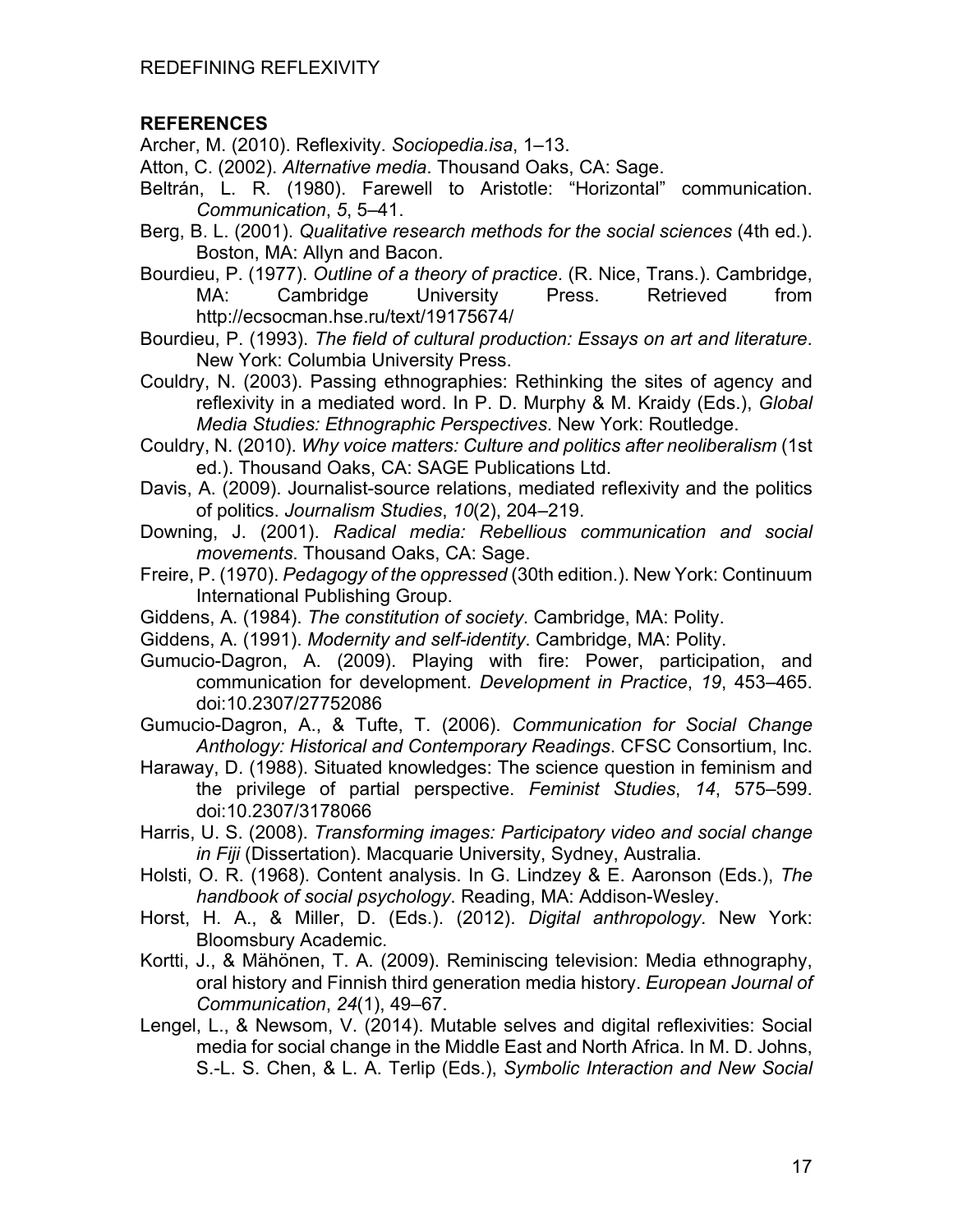*Media* (Vol. 43, pp. 85–119). Cambridge, MA: Emerald Group Publishing Limited.

- Lindlof, T. R., & Shatzer, M. J. (1998). Media ethnography in virtual space: Strategies, limits, and possibilities. *Journal of Broadcasting & Electronic Media*, *42*, 170.
- Marcus, G. (1998). *Ethnography through thick and thin*. Princeton, NJ: Princeton University Press.
- Marcus, G. (1999a). The use of complicity in the changing mise-en-scene of anthropological fieldwork. In S. Ortner (Ed.), *The fate of "culture": Geertz and beyond*. Berkeley, CA: University of California Press.
- Marcus, G. (1999b). What is at stake–and is not–in the idea and practice of multisited ethnography. *Canberra Anthropology*, *22*(2), 6–14.
- Matewa, C. E. F. (2009). Participatory video as an empowerment tool for social change. In C. Rodríguez, D. Kidd, & L. Stein (Eds.), *Making our media: Global initiatives toward a democratic public sphere: Vol. 1. Creating new communication spaces* (pp. 115–130). Cresskill, NJ: Hampton.
- Mead, G. H. (1962). *Mind, self & society from the standpoint of a social behaviorist*. (C. W. Morris, Ed.). Chicago, IL: University of Chicago Press. (Originally published in 1934).
- Mills, S. (2009). Theatre for transformation and empowerment: A case study of Jana Sanskriti Theatre of the Oppressed. *Development in Practice*, *19*, 550–559. doi:10.2307/27752094
- Murphy, P. D. (1999). Media cultural studies' uncomfortable embrace of ethnography. *Journal of Communication Inquiry*, *23*, 205–221.
- Murphy, P. D. (2008). Writing media culture: Representation and experience in media ethnography. *Communication, Culture & Critique*, *1*, 268–286.
- Newsom, V., & Lengel, L. (2012). Arab women, social media, and the Arab Spring: Applying the framework of digital reflexivity to analyze gender and online activism. *Journal of International Women's Studies*, *13*(5), 31–45.
- Newsom, V., Lengel, L., & Cassara, C. (2011). Local knowledge and the revolutions: A framework for social media information flow. *International Journal of Communication*, *5*, 1303–1312.
- Ortner, S. B. (1984). Theory in anthropology since the sixties. *Comparative Studies in Society and History*, *26*, 126–166.
- Ortner, S. B. (2006). *Anthropology and social theory: Culture, power, and the acting subject*. Durham, NC: Duke University Press Books.
- Peirce, C. S., & Peirce Edition Project. (2000). *Writings: A chronological edition, 1867-1871* (Vol. 2). Bloomington, IN: Indiana University Press.
- Rode, J. A. (2011). Reflexivity in digital anthropology. In *Proceedings of the 2011 annual conference on Human factors in computing systems* (pp. 123–132). Retrieved from http://dl.acm.org/citation.cfm?id=1978961
- Rodríguez, C. (2001). *Fissures in the mediascape: An international study of citizens' media*. Cresskill, NJ: Hampton.
- Ruby, J. (1980). Exposing yourself: Reflexivity, anthropology, and film. *Semiotica*, *30*(1/2), 153–179.